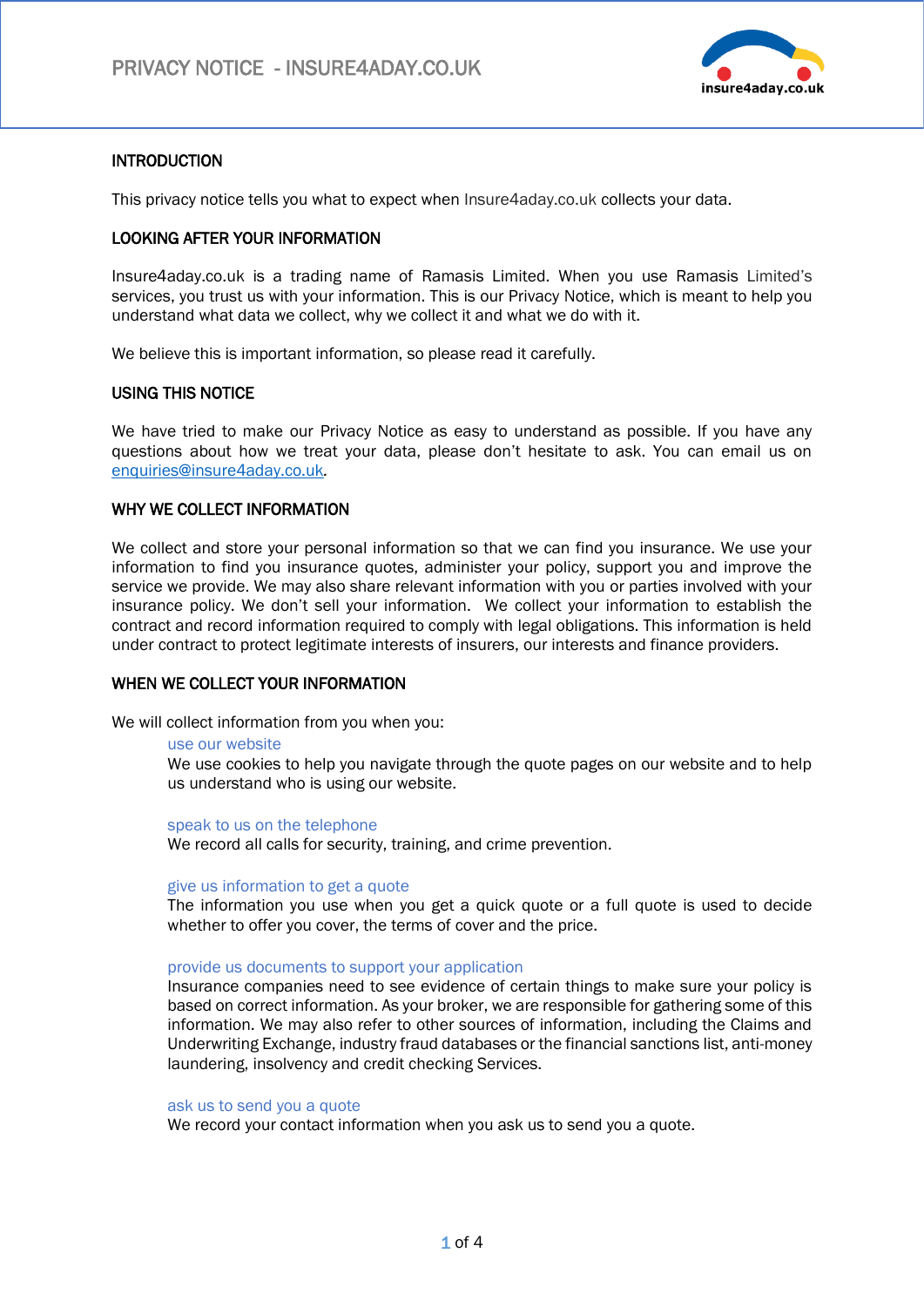

#### write to us, email us, use social media or chat with us online

We keep records of all the letters, emails, and webchats that we receive. When you communicate with us through social media, we record your information to help us develop our services. Social media providers also record this information.

respond to any marketing, customer surveys or promotional offers

We store information from your responses to help enhance our service and share more information with you.

#### subscribe to our newsletters or blogs

We use this information to make sure we keep you up to date with our newsletters or blogs.

#### if you visit our offices

You will be required to sign a visitor's book and will be recorded on CCTV.

### HOW WE USE YOUR INFORMATION

### your personal information

The main reason we use your information is to help us find insurance for you. We will do this when you ask us to find you a new quote or when we are renewing insurance policies. We only use your information to help provide you with the services you ask for.

To do this, we use specialised computer systems that help us to find the right policy for you. So, we will share your information with insurers, intermediaries, and other service providers as part of this process. This information may include personal and sensitive data such as convictions and offences data. We provide this information for the express purpose of providing a quote, and other companies are not allowed to store your information for any other purpose.

We will only engage with legitimate providers in this process and only when we're sure your data will be treated properly. Other than finding you a quote, we will only share your information with other parties if we are legally obliged to, to prevent crime or to help manage your insurance policies. If we need to provide your information to another company, outside of this, we will ask your permission first.

We'll also use your information to get in touch with you about your insurance needs and to help manage the products that you buy from us. This includes checking some of the facts and information provided during the application process.

You should remember that, if you share information on public forums, this information may be available to other people. Please take care when using things like social media. If you have a query about your policy, we would recommend you get in touch by calling us or emailing us at [enquiries@insure4aday.co.uk.](mailto:enquiries@insure4aday.co.uk)

#### **Cookies**

Cookies are text files that help websites to identify the computer being used. Cookies are downloaded onto your computer.

Most websites use cookies, and so do we. When your computer first logs onto our website, you would have seen a warning – which you could choose to accept or decline. You can then continue without adding further cookies, but if you want to make an application through our website, you'll need to accept cookies to do that.

We also use cookies from trusted third parties. We will only use these cookies when we are confident that your data will be stored in line with the law. The main provider we use is Google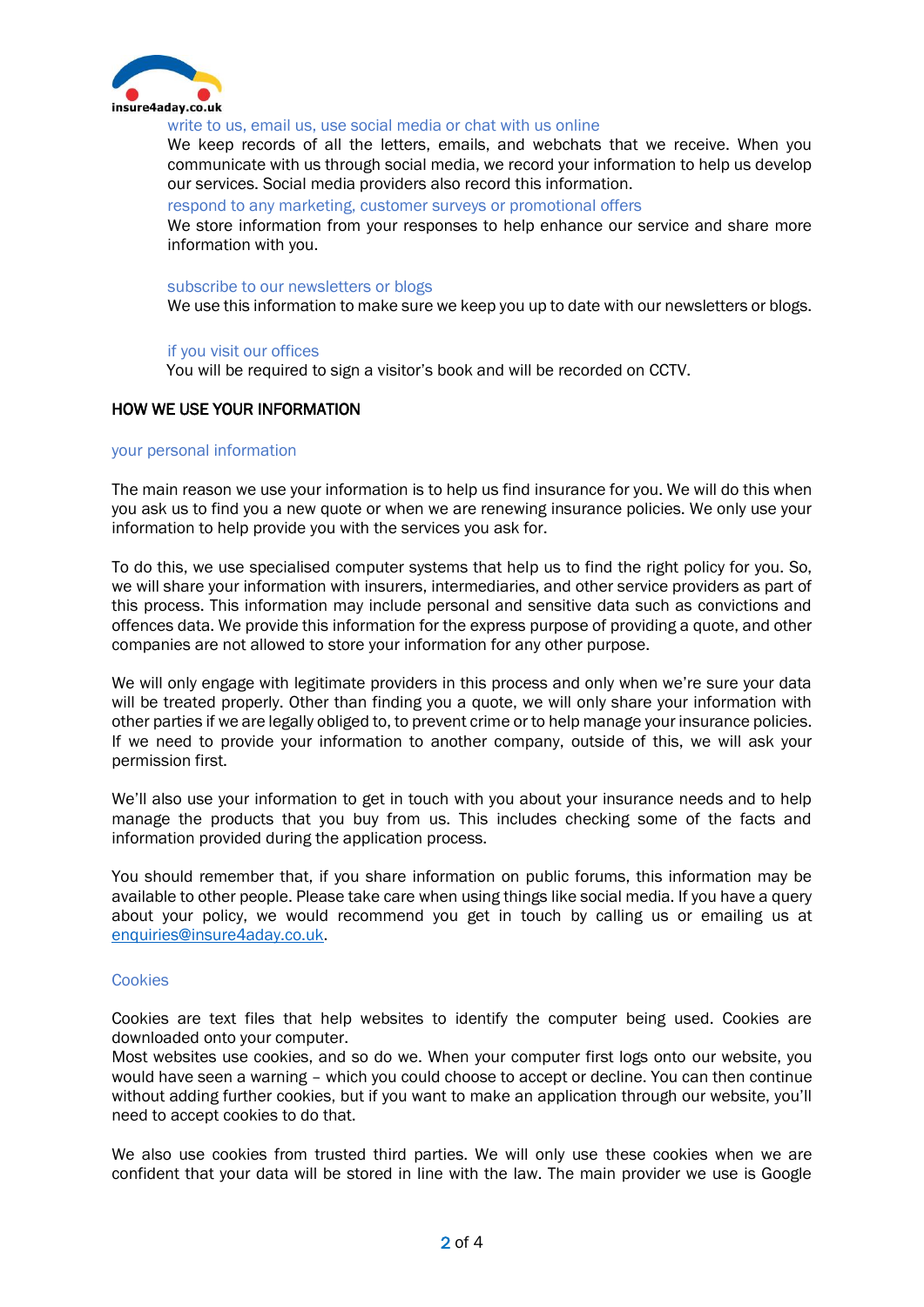

Analytics. This uses a third-party cookie that helps us to track how the site is used. Being able to see what works for our customers is an important way to help us make our service the best it can be.

# STORING YOUR INFORMATION

We use a combination of physical and cloud based storage to ensure that your information is stored safely. When we engage service providers who store your information, we always make sure that your data is held in line with the law. We retain your information while we need it to provide the services you've asked for. We then keep it for up to ten years so it can be accessed if it is needed for legal reasons.

## ACCESS TO YOUR INFROMATION

You have the right to request a copy of your information. If you have specific queries we will usually be able to provide this free of charge over the telephone. There is no charge if you wish to make a subject access request for more detailed information. However, there may be a charge to cover our costs for any onerous request.

## IF YOU ARE UNDER 16 YEARS OLD

If you are under 16, then you should seek your parents' permission before providing any personal information. Users without this consent are not allowed to provide us with personal information.

## NEWSLETTERS, MAILING LIST, REQUESTS FOR INFORMATION

If you allow us to or have previously allowed us, we may – from time to time – get in touch about new products or services we can offer.

If you decide to opt out, we will remove you from our mailing lists – but then you won't be able to access the promotional offers or discounts that might be available.

### ENQUIRIES ABOUT YOUR DATA

In the first instance, you should contact our customer services team:



[enquiries@insure4aday.co.uk](mailto:enquiries@insure4aday.co.uk)

01707 624 780 28 Station Close Potters Bar EN6 1TL

# FURTHER QUESTIONS ON YOUR DATA

Once you have spoken to our customer services team, you may still wish to discuss your personal information or this Privacy Notice. If so, you should email



[compliance@ramasis.co.uk](mailto:compliance@ramasis.co.uk)

If you wish to speak to our Compliance Manager who is responsible for Data Protection in our firm, please get in touch with our customer services team who will be able to arrange a call back to discuss your queries.

Version 4.1